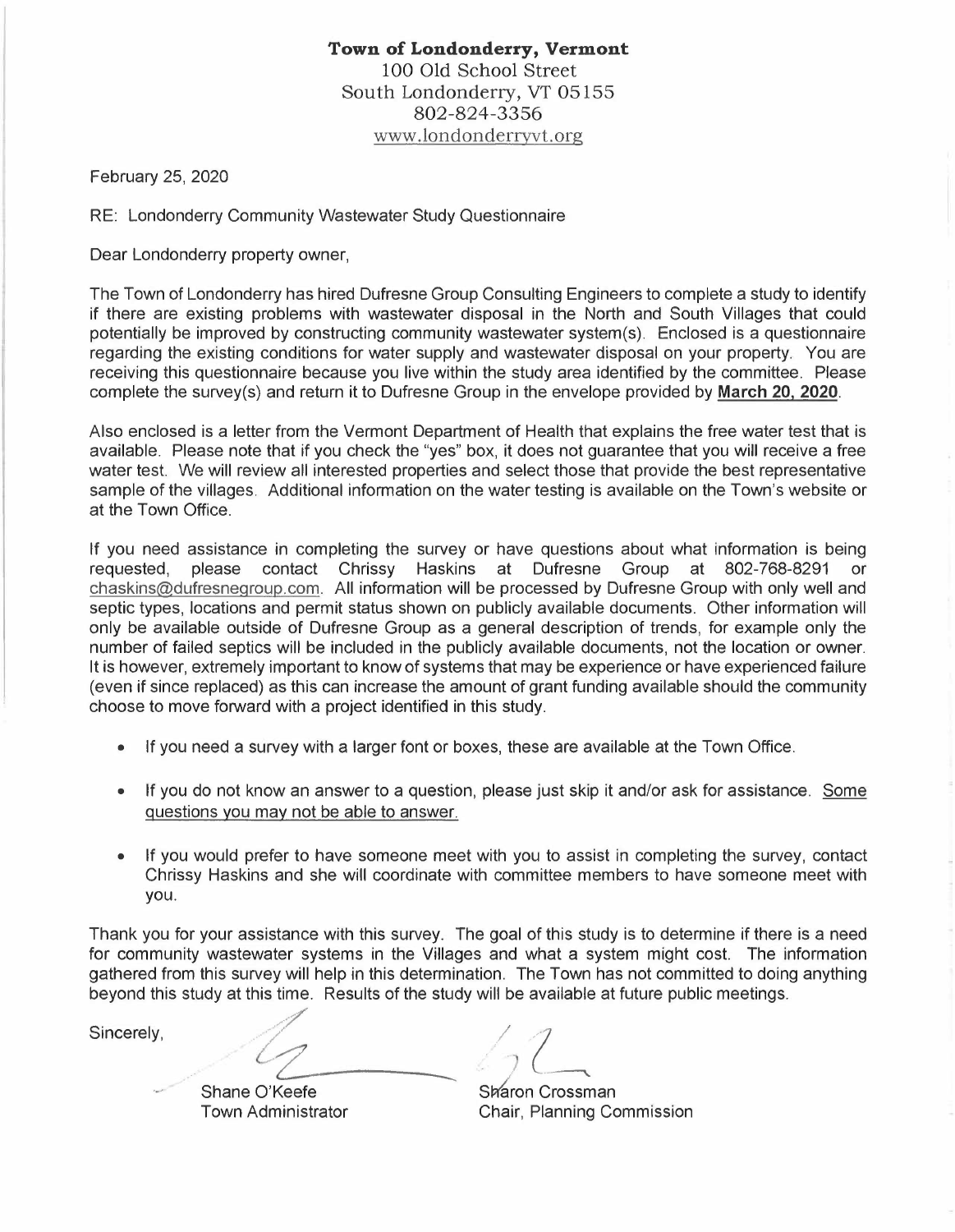## **Property Owner Questionnaire, Wastewater Study, Londonderry, VT**

| 911 Address:                                                                                                                                      |  |                                                                                             |                                                                                                                                                 |                                                                                           |                                                                                                       |                                                                                 |  |  |  |  |
|---------------------------------------------------------------------------------------------------------------------------------------------------|--|---------------------------------------------------------------------------------------------|-------------------------------------------------------------------------------------------------------------------------------------------------|-------------------------------------------------------------------------------------------|-------------------------------------------------------------------------------------------------------|---------------------------------------------------------------------------------|--|--|--|--|
| Type of Building:                                                                                                                                 |  |                                                                                             | Single Family Home $\Box$ Apartment/Multi-Family Home $\Box$ Commercial<br>Multi-Use $\Box$ Other:                                              |                                                                                           |                                                                                                       |                                                                                 |  |  |  |  |
| <b>Year Constructed:</b>                                                                                                                          |  |                                                                                             |                                                                                                                                                 |                                                                                           | <b>Number of Years You</b><br>Have Owned Property:                                                    | $\Box$ Less than 5 $\Box$ 5-10 $\Box$ 10-20<br>$\Box$ 20-30 $\Box$ More than 30 |  |  |  |  |
| Size:                                                                                                                                             |  |                                                                                             | Number of Bedrooms (Residential Use) or<br>Number of Employees/Seats (Commercial Use):                                                          |                                                                                           |                                                                                                       |                                                                                 |  |  |  |  |
| $\Box$ Yes $\Box$ No If yes, please explain:<br>Does your water supply or<br>wastewater disposal limit the use<br>or capacity of your property?   |  |                                                                                             |                                                                                                                                                 |                                                                                           |                                                                                                       |                                                                                 |  |  |  |  |
|                                                                                                                                                   |  |                                                                                             |                                                                                                                                                 |                                                                                           | <b>Water Supply Information:</b>                                                                      |                                                                                 |  |  |  |  |
| <b>Water Source:</b>                                                                                                                              |  |                                                                                             |                                                                                                                                                 |                                                                                           | $\Box$ Drilled Well $\Box$ Dug Well $\Box$ Spring $\Box$ Don't Know $\Box$ Other:                     |                                                                                 |  |  |  |  |
| Depth of Well:<br>(if known)                                                                                                                      |  | □ Pre 1960 □ 1960-1979 □ 1980-1999<br>Year<br>Installed:<br>2000-2018 □ Not Sure<br>$\perp$ |                                                                                                                                                 |                                                                                           |                                                                                                       |                                                                                 |  |  |  |  |
| Is your water source<br>shared with another<br>property or building?                                                                              |  |                                                                                             | $\Box$ Yes $\Box$ No $\Box$ Not Sure<br>If yes, provide address:                                                                                |                                                                                           |                                                                                                       |                                                                                 |  |  |  |  |
| Is there a water meter that<br>measures water use?                                                                                                |  |                                                                                             | $\Box$ Yes $\Box$ No $\Box$ Not Sure<br>If yes, what is the water use in gallons:<br>(per day, week, month, or year)                            |                                                                                           |                                                                                                       |                                                                                 |  |  |  |  |
| What type of water do you<br>drink at home?                                                                                                       |  |                                                                                             | $\Box$ Tap $\Box$ Bottled $\Box$ Both                                                                                                           |                                                                                           |                                                                                                       |                                                                                 |  |  |  |  |
| Do you treat/filter your<br>water in any way?                                                                                                     |  |                                                                                             | $\Box$ Yes $\Box$ No $\Box$ Not Sure<br>If yes, how?:                                                                                           |                                                                                           |                                                                                                       |                                                                                 |  |  |  |  |
| Which best describes your<br>typical water quality?<br>(color, taste, odor,<br>hardness, etc)                                                     |  |                                                                                             | $\Box$ Always good quality<br>$\Box$ Generally good quality, but with seasonal decline<br>Poor quality seasonally<br>$\Box$ Always poor quality |                                                                                           |                                                                                                       |                                                                                 |  |  |  |  |
| Have you ever run out of<br>water?                                                                                                                |  |                                                                                             |                                                                                                                                                 | $\Box$ Yes $\Box$ No<br>If yes, how frequently?                                           |                                                                                                       |                                                                                 |  |  |  |  |
| Have you had any<br>problems with your<br>well since owning<br>the property?                                                                      |  |                                                                                             | $\square$ Yes $\square$ No $\square$ Not Sure<br>If yes, please explain:                                                                        |                                                                                           |                                                                                                       |                                                                                 |  |  |  |  |
| Have you ever had<br>your water tested?                                                                                                           |  |                                                                                             | $\Box$ Yes $\Box$ No<br>$\Box$ Not Sure                                                                                                         |                                                                                           | $\Box$ E.Coli $\Box$ Total Coliform $\Box$ Lead<br>If yes, what did<br>you test for?<br>$\Box$ Other: |                                                                                 |  |  |  |  |
| What were the results?<br>(provide a copy if you have it)                                                                                         |  |                                                                                             |                                                                                                                                                 | No Contaminants Detected<br>$\perp$<br><b>Contaminants Detected</b>                       |                                                                                                       |                                                                                 |  |  |  |  |
| Would you be willing to have<br>a free water test on your<br>water source? (See attached<br>informational letter from VT<br>Department of Health) |  |                                                                                             |                                                                                                                                                 | $\Box$ Yes $\Box$ No If yes, please provide contact info:<br>Contact:<br>Email:<br>Phone: |                                                                                                       |                                                                                 |  |  |  |  |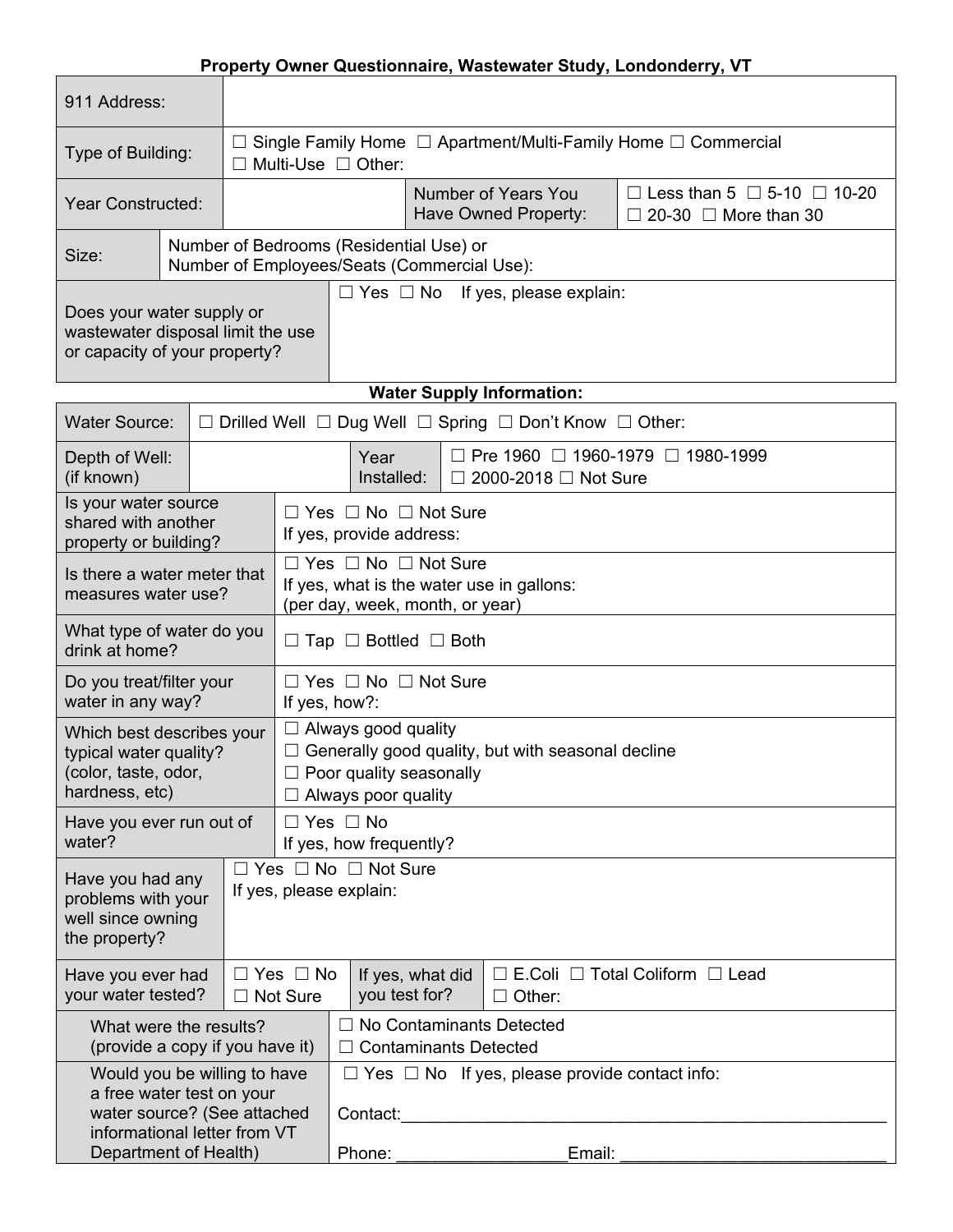## **Property Owner Questionnaire, Wastewater Study, Londonderry, VT Wastewater Disposal Information:**

| Type of WW<br>Disposal System:                                                | Leach Field (Standard In-Ground) □ Dry Well □ Mound □ Don't Know<br>Other:                                                                  |                                                                                                                                               |  |                                                                  |                                                                                                 |                                                                           |                            |                            |
|-------------------------------------------------------------------------------|---------------------------------------------------------------------------------------------------------------------------------------------|-----------------------------------------------------------------------------------------------------------------------------------------------|--|------------------------------------------------------------------|-------------------------------------------------------------------------------------------------|---------------------------------------------------------------------------|----------------------------|----------------------------|
| <b>Volume of Septic</b><br>Tank (if known):                                   |                                                                                                                                             |                                                                                                                                               |  |                                                                  | <b>Year Septic</b><br>Installed:                                                                | Before 1960 □ 1960-1979<br>1980-1999<br>$\perp$<br>2000-2018 □ Don't Know |                            |                            |
| Is your wastewater system shared<br>with another property or building?        |                                                                                                                                             |                                                                                                                                               |  | $\Box$ Yes $\Box$ No $\Box$ Not Sure<br>If yes, provide address: |                                                                                                 |                                                                           |                            |                            |
| How long since the last<br>septic tank pumping?                               |                                                                                                                                             |                                                                                                                                               |  |                                                                  | $\Box$ 0-1 year $\Box$ 2-3 years $\Box$ 4-5 years<br>$\Box$ More than 5 years $\Box$ Don't Know | Reason                                                                    | <b>Routine Maintenance</b> | Resolve Problem □ Not Sure |
| Do you use a<br>garbage disposal?                                             | $\Box$ No<br>$\perp$<br>$\Box$                                                                                                              | Do you dispose of solid waste in the drain? (i.e.<br>Moderate Use<br>baby wipe, flushable wipe, food, kitty litter, etc.)<br><b>Heavy Use</b> |  |                                                                  | $\Box$ No<br>$\Box$ Sometimes<br>$\Box$ Frequently                                              |                                                                           |                            |                            |
| Do you pour grease, oil, solvents or<br>other chemicals down the drain?       |                                                                                                                                             |                                                                                                                                               |  |                                                                  | $\Box$ No $\Box$ Sometimes $\Box$ Frequently                                                    |                                                                           |                            |                            |
| Have you had any<br>problems with your septic<br>since owning the property?   | Yes $\Box$ No $\Box$ Don't Know<br>If yes, please explain:                                                                                  |                                                                                                                                               |  |                                                                  |                                                                                                 |                                                                           |                            |                            |
| Is your system exhibiting<br>any signs of problems?<br>(check all that apply) | Sewage on ground surface<br><b>Basement Backup</b><br>$\Box$<br><b>Sink Holes</b><br><b>Ongoing Wetness</b><br><b>Slow Drains</b><br>Other: |                                                                                                                                               |  |                                                                  |                                                                                                 |                                                                           |                            |                            |
| Do you have a wastewater permit?                                              |                                                                                                                                             |                                                                                                                                               |  | ⊟ No                                                             | $\Box$ Yes – Permit #:<br>$\Box$ Don't Know                                                     |                                                                           |                            |                            |
| <b>General Info:</b>                                                          |                                                                                                                                             |                                                                                                                                               |  |                                                                  |                                                                                                 |                                                                           |                            |                            |
|                                                                               |                                                                                                                                             |                                                                                                                                               |  |                                                                  |                                                                                                 |                                                                           |                            |                            |

| <b>Other Comments</b><br>or Questions: |  |  |
|----------------------------------------|--|--|
|                                        |  |  |

**Please provide a sketch of your property. Show approximate location of building, road, driveway, parking, well/spring, septic (tank and field), and stream/river/pond/wetland. Include approximate dimensions from well to septic tank and from well to septic field (if possible).**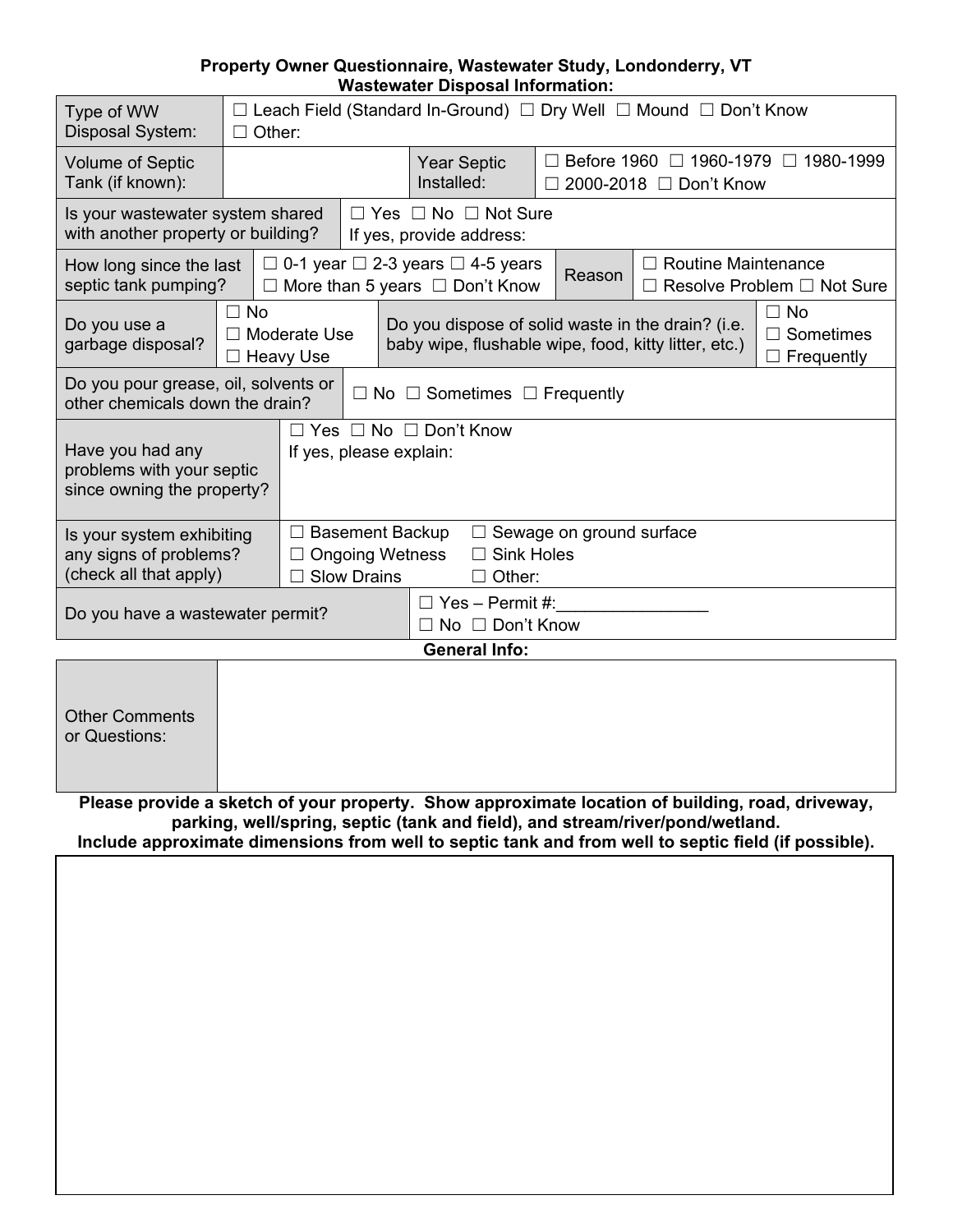

*Agency of Human Services* **Department of Health** Environmental Health 108 Cherry Street – PO Box 70 Burlington, VT 05402-0070 **HealthVermont.gov** [toll free] 800-439-8550

Dear Village Resident:

The Vermont Department of Health is offering free drinking water test kits to private well owners in your village. This offer is provided through the Vermont Village Wastewater Solutions Initiative, which assists villages without community wastewater systems.

In Vermont, 55% of households rely on septic systems and over 200 villages do not have sewer systems. This can affect a village's economic development, public health and environmental benefits. To overcome this challenge, the Vermont Department of Environmental Conservation (DEC) and initiative partners are looking to help identify cost-effective water and wastewater solutions for your village.

As part of the overall initiative, it is important to understand local drinking water quality. Drinking water in villages served by private wells can be susceptible to contamination from historic land use and development. If a septic system is located close to a drinking water well, the water quality could be compromised. Other sources of contamination could be related to bedrock geology, which means the contaminants are naturally occurring.

To determine whether nearby septic systems or other naturally occurring contaminants are affecting your well, the Health Department is offering you a **free** drinking water test kit. This test kit normally costs \$159.

The drinking water test kit include tests for:

- 1. Bacteria (total coliform/*E. coli*)
- 2. Inorganic chemicals (arsenic, chloride, copper, fluoride, hardness, iron, lead, manganese, nitrate, nitrite, sodium and uranium)
- 3. Gross alpha radiation

Testing is the only way of knowing whether contaminants are in your drinking water and if they are affecting the village as a whole. The results will help inform you of your drinking water quality, help identify your village's needs, and help inform state policy and rulemaking to support solutions for community wastewater issues.

We will be sampling water in your village on We will get in touch with you by phone or email to schedule a time to sample your water, should you choose to participate.